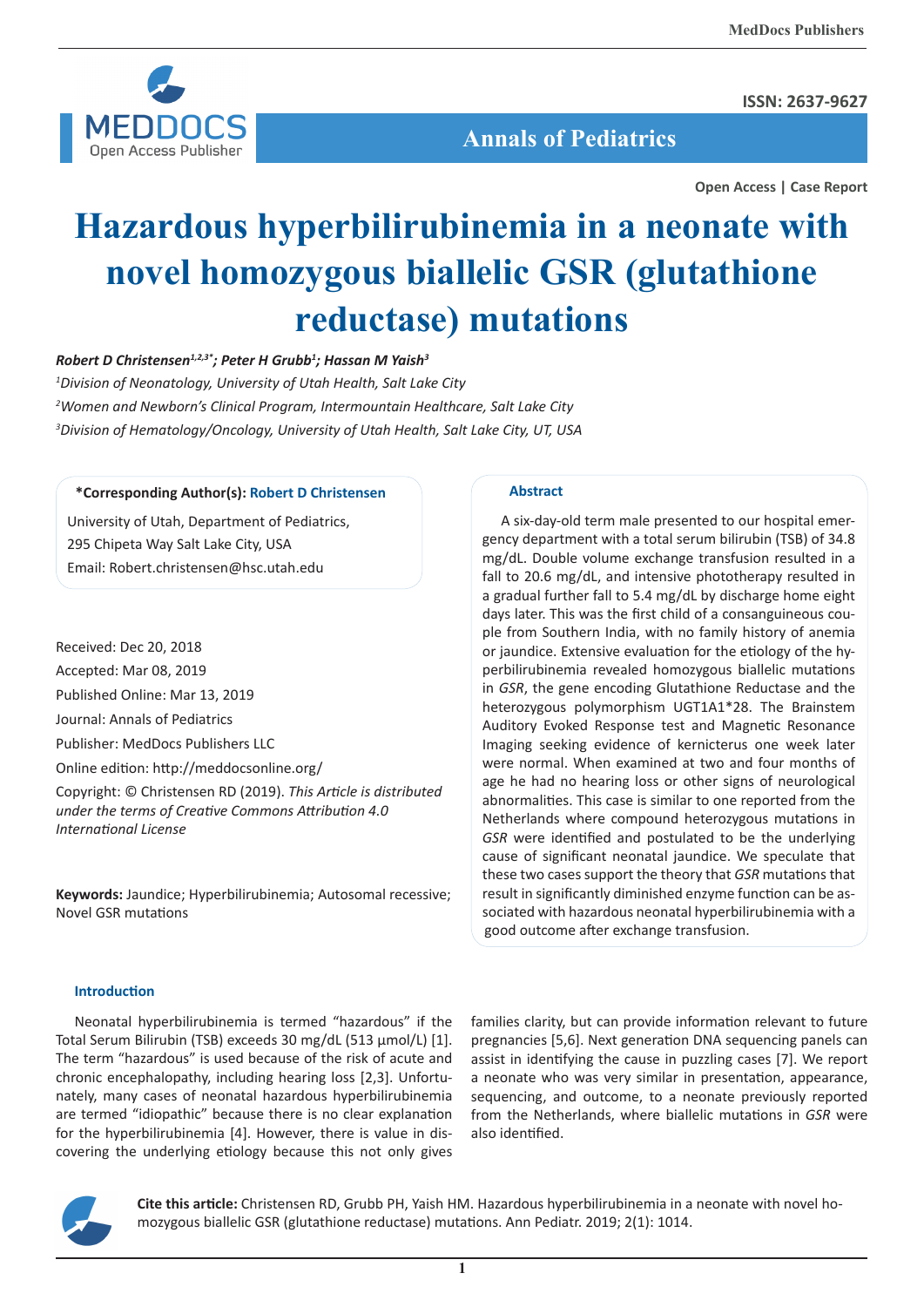#### **Case Report**

A six-day old male was admitted to the Primary Children's Hospital NICU with a total serum bilirubin (TSB) of 34.8 mg/ dL. He was born to a healthy primagravida mother at 37 weeks gestation after normal pregnancy, labor, and vaginal delivery, with no family history of jaundice, anemia, splenectomy or cholecystectomy. Parents were immigrants from Southern India and were first cousins. Birth weight was 2693 g  $\left( \langle 3^{rd} \rangle$  percentile), length 46 cm ( $<$ 3<sup>rd</sup> percentile) and OFC 33.5 cm (3<sup>rd</sup> percentile). In the birth hospital a TSB was 5.6 mg/dL between 24 and 36 hours after birth. He was discharged home after 48 hours, and seen by a physician on the following day, where no problems were identified and a routine follow-up was planned at 2 weeks. During the next two days the parents reported that he breastfed well with 6 to 8 wet diapers per day, but on day five, they noted his eyes were yellow and he was sleepier. They took him to the children's hospital emergency department because of the increasing yellow appearance.

Examination on admission to the NICU revealed intense jaundice but was otherwise normal. His weight on admission was 2400 g. He had normal tone and motor activity and BIND score was zero [8]. Umbilical catheters were placed and a double volume exchange transfusion performed. His TSB immediately before the exchange transfusion was 35.3 mg/dL (direct fraction 0.8 mg/dL) and was 20.6 mg/dL after exchange transfusion. His TSB continued to gradually fall under phototherapy to 5.4 mg/ dL by discharge home on day of life 14.

Laboratory evaluation performed to determine the cause of the hyperbilirubinemia included a blood film with marked anisocytosis and poikilocytosis. Leukocytes and platelets appeared normal. His serum haptoglobin was below the lower limit of detectability (< 8mg/dL) and his end-tidal carbon monoxide measurement (a measurement of the hemolytic rate) on day of life eight was 1.9 ppm (mildly elevated). The reticulocyte count was 1.69% and the hematocrit 53%. Mother and infant were blood group O (+) and DAT was negative. G6PD 18.6 U/g hgb was elevated. No evidence was found for thyroid dysfunction, liver dysfunction or cholestasis. We performed a nextgeneration sequencing panel of 28 genes involved in hereditary hemolytic jaundice (ARUP Laboratories, SLC, UT, USA).

Abdominal ultrasound examination revealed sludge in the bladder, but was otherwise normal. Prior to discharge home he passed his hearing screen, including BAER, and an MRI did not reveal evidence of kernicterus. He has continued to do well at home with normal growth and development at two and four months of age. The genetic testing results (shown in table 1) revealed homozygous biallelic mutations in *GSR*, the gene encoding Glutathione Reductase, which was judged by *in silico* programs (SIFT and PolyPhen-2) as deleterious. In addition he has a heterozygous promotor polymorphism for *UGT1A1*\*28, plus variants in both *SPTA1* and *SPTB* that likely have no clinical significance.

#### **Discussion**

Human glutathione reductase is encoded by the *GSR* gene (MIM 138300) which is located on chromosome 8p21.1. *GSR* spans 50 kb and consists of 13 exons. The enzyme generated by *GSR* is essential for cellular well-being because it maintains a concentration of reduced glutathione needed as a cellular antioxidant (figure 1) [9].



**Figure 1:** Schematic representation of the role of Glutathoine Reductase in preventing oxidative stress in erythrocytes. A deficiency in the enzyme glutathione reductase (GR) is expected to decrease the concentration of reduced glutathione (GSH). G6P, Glucose 6-Phosphate; NADP+, Nicotinamide Adenine Dinucleotide Phosphate; NADPH, Reduced Nicotinamide Adenine Dinucleotide Phosphate; GS-SG, Glutathoine Disulfide.

Kamerbeek *et al* described a neonate with a presentation, hospital course, and outcome somewhat similar to our case [9]. Their patient had biallelic *GSR* mutations. Their patient was a compound heterozygote, where one allele had a premature stop codon and the other had a point mutation at amino acid position 330, which alters a highly conserved amino acid in a binding domain, and impairs thermostability of the enzyme. This case has biallelic (homozygous) *GSR* mutation at position 330, in a first-cousin marriage where both parents were asymptomatic carriers of the mutant allele.

One perplexing aspect of both cases is the lack of evidence for hemolysis; specifically a normal reticulocyte count, hematocrit, and hemoglobin at presentation on day six. This case had undetectable serum haptoglobin and a slightly elevated endtidal carbon monoxide measurement, suggesting at least mild hemolysis, and had a distinctly abnormal blood smear before the exchange transfusion (haptoglobin and echinocytes were not reported in the Dutch case). Thus, it is not clear whether hemolysis played some role in the hyperbilirubinemia in these two cases, but an alternative explanation is lack of bilirubin uptake into hepatocytes, impaired conjugation, or retarded bilirubin excretion. The lack of marked hemolysis in this patient is similar to some cases of neonatal hyperbilirubinemia due to G6PD deficiency, where hazardous hyperbilirubinemia can be seen with minimal evidence of hemolysis. Luzzarro and Arese recently reported that hemolysis may not explain hyperbilirubinia in fauvism [10]. In contrast, Kaplan recorded elevated carboxyhemoglobin concentrations and elevated end tidal carbon monoxide in jaundiced G6PD patients [11,12]. Thus the mechanisms for the jaundice in cases of neonatal G6PD deficiency and GR deficiency might be complex. Kammerbeck *et al.* postulated that bilirubin conjugated to glutathione normally plays a role in the first few days after birth, when conjugation of bilirubin to glucuronic acid is still immature, and that lower levels of reduced glutathoine might retard bilirubin metabolism [9].

Another similarity in these two cases is no evidence of kernicterus or damage to the cochlea or auditory nerve. Hemolysis appears to be common in cases where hyperbilirubinemia results in kernicterus, and the lack of hemolysis in these cases may explain the good outcomes.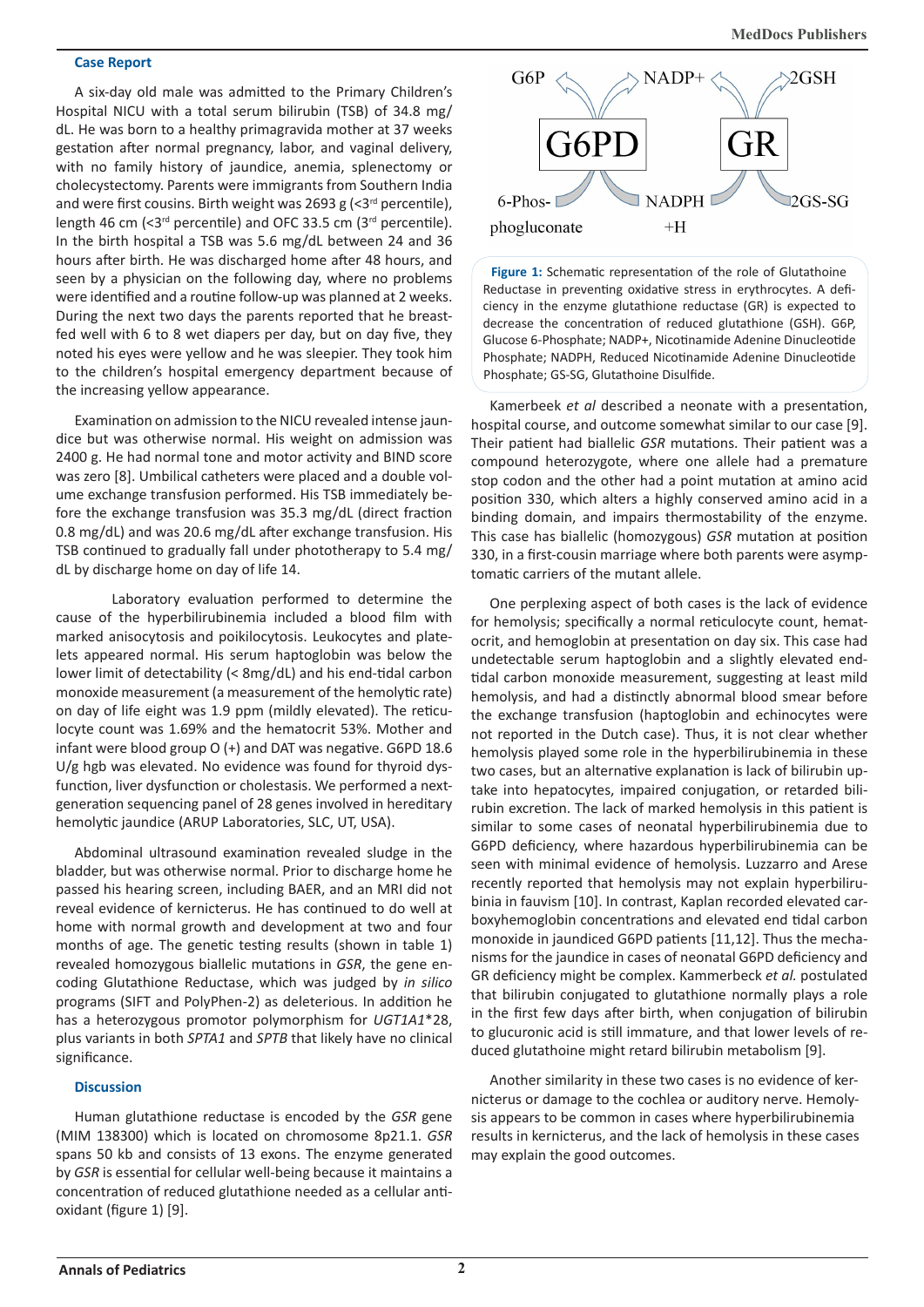| <b>Table 1:</b> DNA variants, and interpretations, based on next generation sequencing. |                                  |                                        |                                |                      |                                                                                                                                                                               |  |  |
|-----------------------------------------------------------------------------------------|----------------------------------|----------------------------------------|--------------------------------|----------------------|-------------------------------------------------------------------------------------------------------------------------------------------------------------------------------|--|--|
| Gene                                                                                    | <b>Nucleic Acid</b><br>Change    | <b>Amino Acid</b><br><b>Alteration</b> | In silico prediction of damage |                      | Interpretation                                                                                                                                                                |  |  |
|                                                                                         |                                  |                                        | <b>SIFT</b>                    | PolyPhen2            |                                                                                                                                                                               |  |  |
| GSR (glutathione<br>reductase)                                                          | c.9891>C Ho-<br>mozygous         | p.Leu330Pro                            | deleterious                    | Probably<br>damaging | Novel homozygous variant, likely to significantly diminish<br>glutathione reductase activity in erythrocytes                                                                  |  |  |
| SPTB (beta spectrin)                                                                    | c.5486G>A<br>Heterozygous        | p.Ser1829Asn                           | tolerated                      | benign               | Likely benign                                                                                                                                                                 |  |  |
| SPTA1 (alpha<br>spectrin)                                                               | Alpha LELY<br>Heterozygous       | None                                   | tolerated                      | benign               | Frequency of 20-30% in general population, only damag-<br>ing when coupled in trans with an alpha spectrin muta-<br>tion                                                      |  |  |
| UGT1A1                                                                                  | *28 allele (TA)7<br>Heterozygous | None                                   | tolerated                      | benign               | In the homozygous state, it results in Gilbert's syndrome.<br>Heterozygotes can have moderate impairment in bilirubin<br>conjugation and clearance, particularly as neonates. |  |  |

**Table 2:** Comparison of features of two neonates with hazardous hyperbilirubinemia subsequently diagnosed with Glutathione Reductase Deficiency due to damaging mutations in *GSR*.

| Feature                                                                                                                                     | Case 1                                                                                                                                                                | Case 2                                                                                                                             |
|---------------------------------------------------------------------------------------------------------------------------------------------|-----------------------------------------------------------------------------------------------------------------------------------------------------------------------|------------------------------------------------------------------------------------------------------------------------------------|
| Year and Country                                                                                                                            | 2007 Netherlands                                                                                                                                                      | 2018 USA                                                                                                                           |
| Gestational age at birth                                                                                                                    | term                                                                                                                                                                  | 37 weeks                                                                                                                           |
| Birth weight and Gender                                                                                                                     | Not given/female                                                                                                                                                      | 2693 g/male                                                                                                                        |
| Parent's country of origin/Ethnicity                                                                                                        | Netherlands/ Caucasian                                                                                                                                                | Southern India/Indo-Aryan                                                                                                          |
| Consanguinity                                                                                                                               | No                                                                                                                                                                    | Parents are first cousins                                                                                                          |
| DOL at presentation to hospital with hazardous<br>hyperbilirubinemia                                                                        | $\overline{7}$                                                                                                                                                        | 6                                                                                                                                  |
| Highest serum bilirubin recorded (total, direct,<br>indirect)                                                                               | 44 mg/dL                                                                                                                                                              | 35.3 mg/dL (1.1 and 34.2)                                                                                                          |
| Exchange transfusion                                                                                                                        | Double volume                                                                                                                                                         | Double volume                                                                                                                      |
| Hgb/Hct                                                                                                                                     | normal                                                                                                                                                                | 18.8 g/dL/ 53.1%                                                                                                                   |
| MCV/MCHC                                                                                                                                    | normal                                                                                                                                                                | 100.7 fL.35.4 g/dL                                                                                                                 |
| Reticulocytes (%)                                                                                                                           | 1.6%                                                                                                                                                                  | 1.9%                                                                                                                               |
| G6PD level                                                                                                                                  | Normal                                                                                                                                                                | Normal - elevated (18.6 u/g hgb)                                                                                                   |
| Haptoglobin                                                                                                                                 | Not reported                                                                                                                                                          | Below detection                                                                                                                    |
| Blood group Mother/Baby, DAT                                                                                                                | $O(+)/O(+)$ , DAT (-)                                                                                                                                                 | $O(+)/O(+)$ , DAT (-)                                                                                                              |
| State at presentation                                                                                                                       | Lethargic and hypotonic                                                                                                                                               | Sleeping more frequently but normal when<br>awake                                                                                  |
| <b>GSR</b> mutations                                                                                                                        | Compound heterozygous GSR mutations. G861A<br>(premature stop codon) and G989C (missense<br>mutation altering highly conserved sequence in<br>the FAD-binding motif). | Homozygous GSR mutations. Biallelic G989C<br>(missense mutation altering highly conserved se-<br>quence in the FAD-binding motif). |
| Inheritance                                                                                                                                 | Autosomal recessive                                                                                                                                                   | Autosomal recessive                                                                                                                |
| In silico prediction of mutation effect on protein                                                                                          | Damaging mutation                                                                                                                                                     | Damaging mutation                                                                                                                  |
| UGT1A1 polymorphism                                                                                                                         | Heterozygous TA(6) and TA(7)                                                                                                                                          | Heterozygous TA (6) and TA (7)                                                                                                     |
| Studies for other causes of neonatal hyperbili-<br>rubinemia (metabolic diseases, and specific se-<br>quencing for Crigler-Najjar I and II) | Negative                                                                                                                                                              | Negative                                                                                                                           |
| <b>BAER</b>                                                                                                                                 | Normal                                                                                                                                                                | Normal                                                                                                                             |
| <b>MRI</b>                                                                                                                                  | No markers of kernicterus                                                                                                                                             | No markers of kernicterus                                                                                                          |
| Clinical condition at one to two months of age                                                                                              | Normal                                                                                                                                                                | Normal                                                                                                                             |